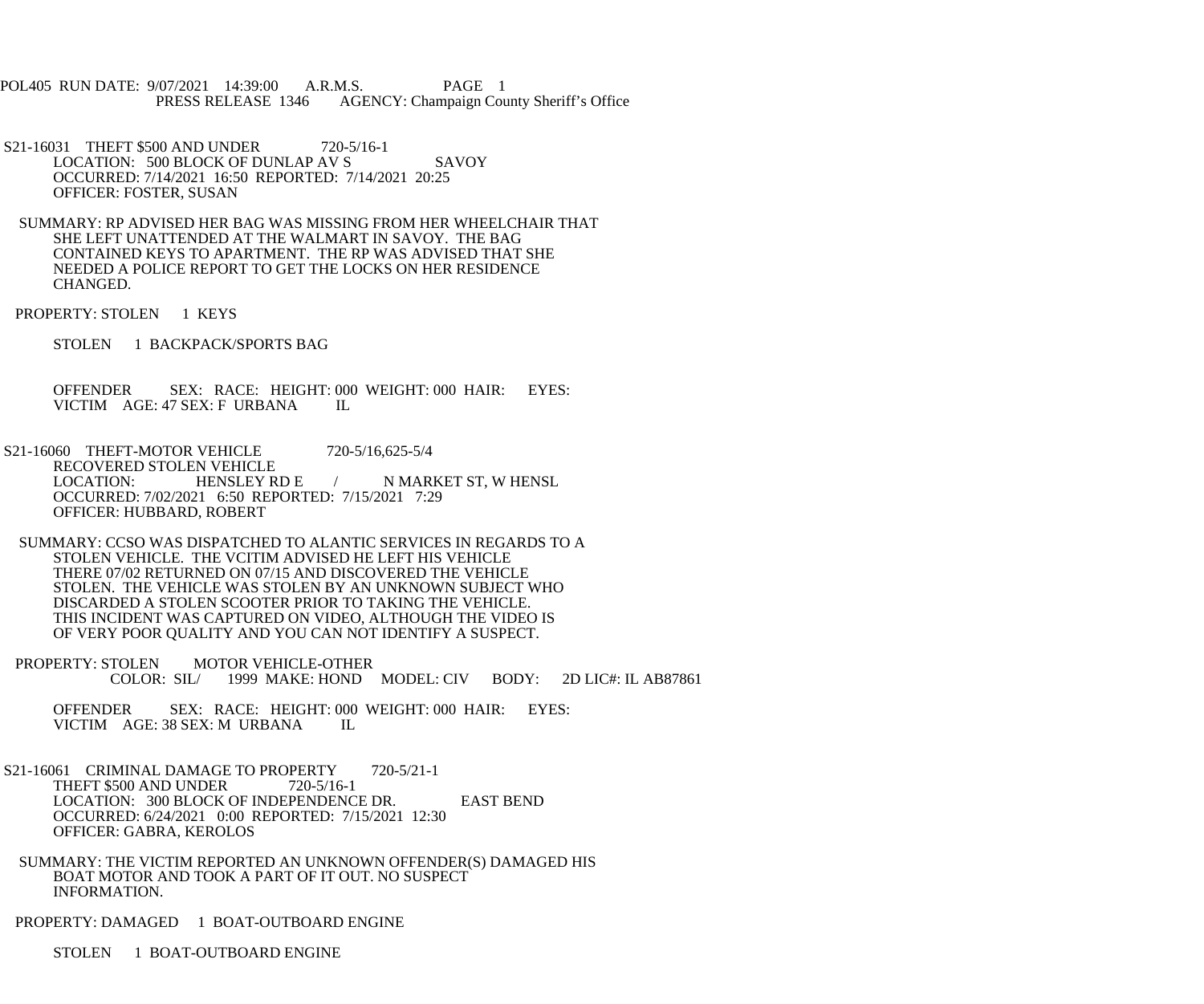- POL405 RUN DATE: 9/07/2021 14:39:00 A.R.M.S. PAGE 2<br>PRESS RELEASE 1346 AGENCY: Champaign Cou AGENCY: Champaign County Sheriff's Office
	- OFFENDER AGE: 00 SEX: U RACE: U HEIGHT: 000 WEIGHT: 000 HAIR: EYES: VICTIM AGE: 65 SEX: M DEWEY IL
- S21-16153 THEFT-MOTOR VEHICLE 720-5/16,625-5/4<br>LOCATION: 100 BLOCK OF ORANGE ST S LUDLOW LOCATION: 100 BLOCK OF ORANGE ST S OCCURRED: 7/15/2021 16:30 REPORTED: 7/16/2021 8:11 OFFICER: BIALESCHKI, DOUG
- SUMMARY: R-P DISCOVERED HIS WORK VAN WAS MISSING FROM HIS WORK SITE AFTER LEAVING IT THERE OVERNIGHT. THE VEHICLE WAS UNLOCKED WITH THE KEYS LEFT INSIDE.
- PROPERTY: STOLEN 1 COMPUTER
	- STOLEN 1 ELECTRONIC EQUIPMENT
	- STOLEN 1 MOTOR VEHICLE-OTHER

 OFFENDER SEX: RACE: HEIGHT: 000 WEIGHT: 000 HAIR: EYES: VICTIM FRONTIER COMMUNICATIONS RANKIN IL

- S21-16288 BATTERY-DOMESTIC 720-5/12-3.2 INTERFER W/REPORT DOM VIOLENCE 720-5/12-3.5 LOCATION: 600 BLOCK OF SUNRISE DR URBANA OCCURRED: 7/17/2021 18:27 REPORTED: 7/17/2021 18:27 OFFICER: WILLMORE, JUSTIN
- SUMMARY: ON JULY 17, 2021, CHAMPAIGN COUNTY SHERIFF'S DEPUTIES WERE DISPATCHED TO THE 600 BLOCK SUNRISE DR. URBANA TOWNSHIP FOR THE REPORT OF A DOMESTIC BATTERY. DEPUTIES ARRIVED ON SCENE AND SPOKE TO THE INVOLVED PARTIES. UPON SPEAKING TO THE INVOLVED PARTIES DEPUTIES RECEIVED CONFLICTING STATEMENTS AS TO WHAT OCCURRED. DUE TO DEPUTIES RECEIVING CONFLICTING STATEMENTS NO ENFORCEMENT ACTION WAS TAKEN AT THIS TIME.

 OFFENDER AGE: 28 SEX: F VICTIM AGE: 29 SEX: M URBANA IL

- S21-16309 BATTERY-DOMESTIC 720-5/12-3.2<br>INTERFER W/REPORT DOM VIOLENCE 720-5/12-3.5 INTERFER W/REPORT DOM VIOLENCE LOCATION: 2200 BLOCK OF DALE DR CHAMPAIGN OCCURRED: 7/17/2021 20:28 REPORTED: 7/17/2021 20:28 OFFICER: WILLMORE, JUSTIN
	- SUMMARY: ON JULY 17,2021, CHAMPAIGN COUNTY SHERIFF'S DEPUTIES RESPONDED TO THE 2600 BLOCK OF DALE DR. CHAMPAIGN TOWNSHIP FOR THE REPORT OF A DOMESTIC BATTERY. DEPUTIES ARRIVED ON SCENE AND SPOKE TO THE INVOLVED PARTIES. UPON SPEAKING TO THE INVOLVED PARTIES DEPUTIES RECEIVED CONFLICTING STATEMENTS AS TO WHAT OCCURRED. DUE TO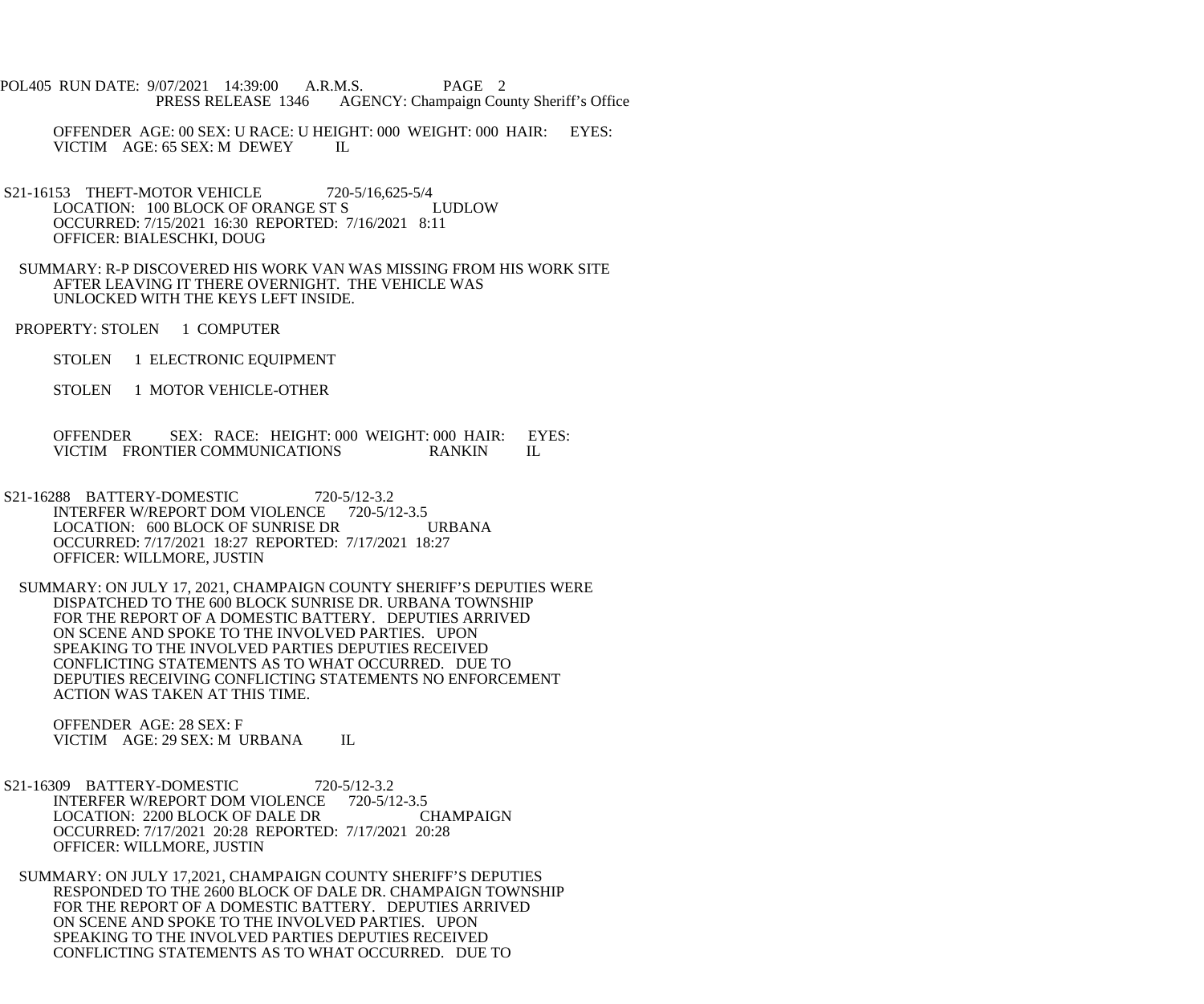POL405 RUN DATE: 9/07/2021 14:39:00 A.R.M.S. PAGE 3<br>PRESS RELEASE 1346 AGENCY: Champaign Cou AGENCY: Champaign County Sheriff's Office RECEIVING CONFLICTING STATEMENTS NO ENFORCEMENT ACTION WAS TAKEN AT THIS TIME.

 OFFENDER AGE: 25 SEX: F OFFENDER AGE: 25 SEX: M VICTIM AGE: 25 SEX: F CHAMPAIGN IL<br>VICTIM AGE: 25 SEX: M CHAMPAIGN IL VICTIM AGE: 25 SEX: M CHAMPAIGN

- S21-16381 THEFT-RETAIL 720-5/16-25 LOCATION: 500 BLOCK OF DUNLAP AV S SAVOY OCCURRED: 7/18/2021 16:30 REPORTED: 7/18/2021 16:44 OFFICER: FOSTER, SUSAN
- SUMMARY: RP STATED THAT 2 SUSPECTS ATTEMPTED TO STEAL OVER \$500.00 IN MERCHANDISE FROM THE WALMART IN SAVOY. THE SUSPECTS LEFT THE ITEMS BEHIND WHEN THEY WERE CONFRONTED BY THE RP. SUSPECT INFORMATION WAS PROVIDED AND INVESTIGATED.

 OFFENDER AGE: 19 SEX: F OFFENDER AGE: 00 SEX: F RACE: B HEIGHT: 000 WEIGHT: 000 HAIR: EYES:<br>VICTIM WALMART SAVOY IL VICTIM WALMART SAVOY IL

- S21-16388 ASSIST FIRE DEPT LOCATION: 1400 BLOCK OF WINTERBERRY RD SAVOY OCCURRED: 7/18/2021 19:00 REPORTED: 7/18/2021 19:05 OFFICER: FOSTER, SUSAN
- SUMMARY: CCSO RESPONDED TO ASSIST FIRE FOR A HOUSE FIRE IN THE VILLAGE OF SAVOY. UPON ARRIVAL ALL OCCUPANTS HAD BEEN EVACUATED AND NO INJURIES WERE REPORTED. THE ON SCENE INVESTIGATION INDICATED THAT THE FIRE WAS NOT SUSPICIOUS AND MAY HAVE STARTED AT, OR NEAR, AN OUTDOOR GAS GRILL AFTER IT HAD JUST BEEN USED.
- PEOPLE: VICTIM AGE: 40 SEX: M SAVOY IL<br>VICTIM AGE: 71 SEX: M SAVOY IL VICTIM AGE: 71 SEX: M SAVOY OFFENDER AGE: 00 SEX: U RACE: U HEIGHT: 000 WEIGHT: 000 HAIR: EYES:
- S21-16419 CRIMINAL DAMAGE TO PROPERTY 720-5/21-1 LOCATION: 4100 BLOCK OF KEARNS DR CHAMPAIGN OCCURRED: 7/16/2021 12:00 REPORTED: 7/19/2021 6:46 OFFICER: FROMM, DANIEL
- SUMMARY: ON MONDAY, 7/19/21, CHAMPAIGN COUNTY SHERIFF'S DEPUTIES WERE DISPATCHED TO A BUSINESS IN CHAMPAIGN TOWNSHIP FOR REPORT OF CRIMINAL DAMAGE. DEPUTIES ARRIVED AND INVESTIGATED THE INCIDENT. NO ARRESTS HAVE BEEN MADE.

PROPERTY: DAMAGED 1 WINDOW

 OFFENDER AGE: 00 SEX: U RACE: U HEIGHT: 000 WEIGHT: 000 HAIR: EYES: VICTIM FEUTZ CONTRACTORS CHAMPAIGN IL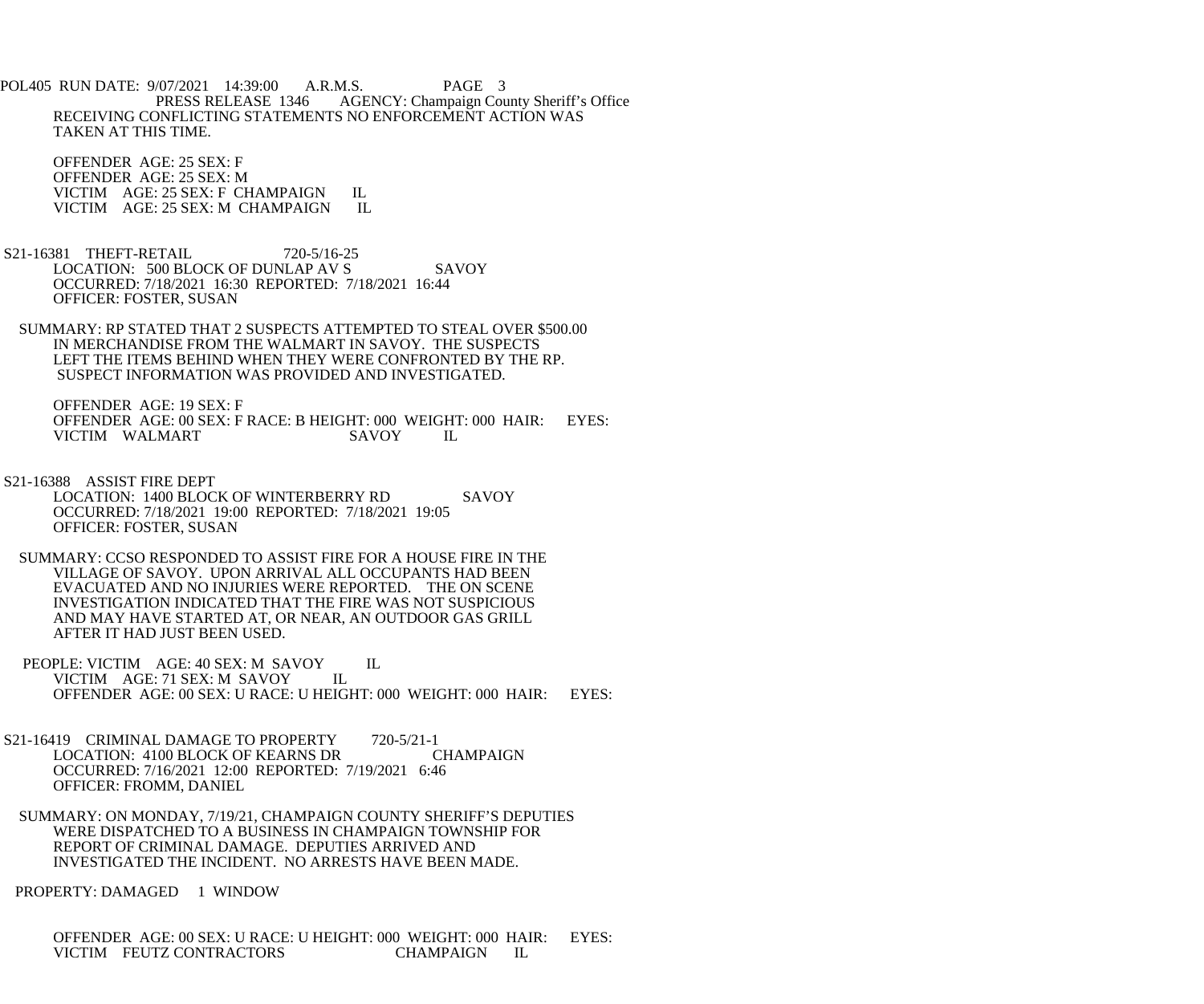POL405 RUN DATE: 9/07/2021 14:39:00 A.R.M.S. PAGE 4 PRESS RELEASE 1346 AGENCY: Champaign County Sheriff's Office

- S21-16451 BATTERY-DOMESTIC 720-5/12-3.2 LOCATION: 300 BLOCK OF WAYNE ST MAHOMET OCCURRED: 7/19/2021 13:25 REPORTED: 7/19/2021 13:29 OFFICER: FROMM, DANIEL
- SUMMARY: ON MONDAY, 7/19/21, CHAMPAIGN COUNTY SHERIFF'S DEPUTIES WERE DISPATCHED TO A RESIDENCE IN MAHOMET TOWNSHIP FOR REPORT A DOMESTIC. DEPUTIES ARRIVED AND INVESTIGATED THE INCIDENT. DUE TO CONFLICTING STATEMENTS, NO ARRESTS WERE MADE.

 OFFENDER AGE: 39 SEX: F OFFENDER AGE: 18 SEX: F VICTIM AGE: 39 SEX: F MAHOMET IL VICTIM AGE: 18 SEX: F MAHOMET IL

- S21-16549 DECEPTIVE PRACTICES 720-5/17-1<br>LOCATION: HARTWELL CT / UNKNOWN/HARTWELL DR OCCURRED: 7/01/2021 0:00 REPORTED: 7/20/2021 10:41 OFFICER: REIFSTECK, CHASE
- SUMMARY: ON TUESDAY (07/20/21) AT APPROXIMATELY 1045 HRS, CHAMPAIGN COUNTY DEPUTY SHERIFFS WERE DISPATCHED TO A RESIDENCE IN SAVOY FOR A REPORT OF A DECEPTIVE PRACTICE. DURING A PHONE CALL INTERVIEW, IT WAS DISCOVERED THAT THE VICTIM IN THIS INCIDENT HAD SENT MONEY OVER THE INTERNET, IN ORDER TO PURCHASE TWO PUPPIES FROM AN UNKNOWN INDIVIDUAL. FOLLOWING THE PAYMENT, THE SUSPECT FAILED TO PROVIDE THE PUPPIES AND ESSENTIALLY BLOCKED ALL MEANS OF COMMUNICATION WITH THE VICTIM. NO SUSPECTS HAVE BEEN IDENTIFIED AS OF THIS REPORT.
- PROPERTY: STOLEN CURRENCY-NOT CHECKS/BOND
- PEOPLE: VICTIM AGE: 44 SEX: M SAVOY IL OFFENDER AGE: 00 SEX: RACE: HEIGHT: 000 WEIGHT: 000 HAIR: EYES:
- S21-16552 BATTERY-DOMESTIC 720-5/12-3.2 LOCATION: 2700 BLOCK OF DALE DR CHAMPAIGN OCCURRED: 7/20/2021 11:00 REPORTED: 7/20/2021 11:02 OFFICER: FERRIMAN, RICHARD
- SUMMARY: METCAD RECEIVED A 911 CALL AND HEARD YELLING ON THE PHONE. METCAD GOT THE LOCATION FROM PRIOR CALLS FOR SERVICE. UPON ARRIVAL, I OBSERVED TWO FEMALES YELLING AT EACH OTHER. I WAS APPROACHED BY ANOTHER FEMALE WHICH ADVISED THIS WAS AN ALTERCATION BETWEEN MOTHER AND DAUGHTER. I SEPARATED BOTH THE MOTHER AND DAUGHTER AND SPOKE THEM INDIVIDUALLY. THEY BOTH ADVISED THERE WAS PUSHING AND SHOVING. NEITHER ONE OF THEM WANTED TO BE VICTIMS AND THERE WERE NO INJURIES. THE DAUGHTER ADVISED SHE JUST WANTED TO LEAVE, SHE LEFT WITH HER AUNT.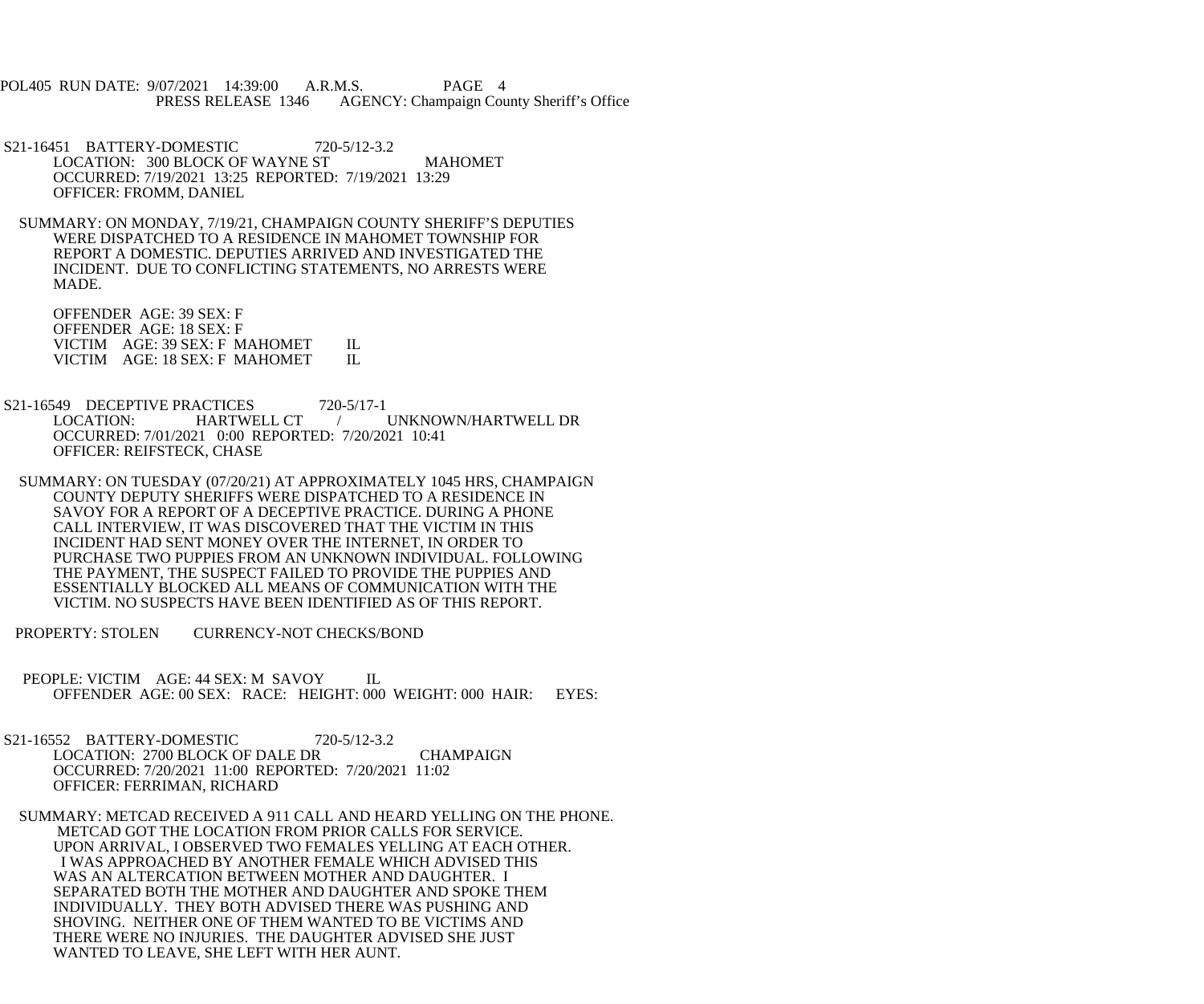POL405 RUN DATE: 9/07/2021 14:39:00 A.R.M.S. PAGE 5 PRESS RELEASE 1346 AGENCY: Champaign County Sheriff's Office

 OFFENDER AGE: 19 SEX: F OFFENDER AGE: 36 SEX: F VICTIM AGE: 19 SEX: F CHAMPAIGN IL<br>VICTIM AGE: 36 SEX: F CHAMPAIGN IL VICTIM AGE: 36 SEX: F CHAMPAIGN

- S21-16573 CRIMINAL DAMAGE TO PROPERTY 720-5/21-1 LOCATION: 4100 BLOCK OF ENGLEWOOD DR CHAMPAIGN OCCURRED: 7/19/2021 22:00 REPORTED: 7/20/2021 14:45 OFFICER: HUBBARD, ROBERT
- SUMMARY: CCSO WAS DISPATCHED TO 4100 BLOCK OF ENGLEWOOD IN THE CHAMPAIGN TOWNSHIP REGARDING A WINDOW BEING BROKEN TO THE FRONT OF THE RESIDENCE. DEPUTY ARRIVED ON SCENE AND THE VICTIM BELIEVE IT OCCURRED DURING THE OVER NIGHT HOURS.

PROPERTY: DAMAGED 1 WINDOW

 OFFENDER AGE: 00 SEX: U RACE: U HEIGHT: 000 WEIGHT: 000 HAIR: EYES: VICTIM AGE: 93 SEX: F CHAMPAIGN IL

- S21-17509 OTHER TROUBLE/INFO RPT LOCATION: 900 BLOCK OF LAKE OF THE WOODS RD MAHOMET OCCURRED: 7/30/2021 11:22 REPORTED: 7/30/2021 14:53 OFFICER: BIALESCHKI, DOUG
- SUMMARY: DISPATCHED TO MEET COMPLAINANT IN REFERENCE TO UPSETTING VOICEMAIL ON WORK PHONE.

 OFFENDER SEX: RACE: HEIGHT: 000 WEIGHT: 000 HAIR: EYES: VICTIM AGE: 74 SEX: F MAHOMET IL

- S21-17644 ACCIDENT INVOLVING DEATH CONTROLLED SUBSTANCE-POSSESSION 720-570/402 LOCATION: 00 BLOCK OF 200N @ 200E IVESDALE OCCURRED: 8/01/2021 9:44 REPORTED: 8/01/2021 9:44 OFFICER: REIFSTECK, JONATHAN
- SUMMARY: DISPATCHED TO A TWO-VEHICLE TRAFFIC CRASH WITH INJURIES. BOTH DRIVERS AND A PASSENGER WERE TRANSPORTED TO THE HOSPITAL FOR INJURIES. ONE OF THE DRIVER'S WAS LATER PRONOUNCED DECEASED AT THE HOSPITAL. ILLEGAL DRUGS WERE RECOVERED FROM INSIDE THE PASSENGER AREA OF THE DECEASED SUBJECT'S VEHICLE.

PROPERTY: NONE 24 PHOTOS-DIGITAL

 PEOPLE: VICTIM SOCIETY OFFENDER AGE: 41 SEX: M VICTIM AGE: 46 SEX: M TUSCOLA IL<br>VICTIM AGE: 12 SEX: M TUSCOLA IL VICTIM AGE: 12 SEX: M TUSCOLA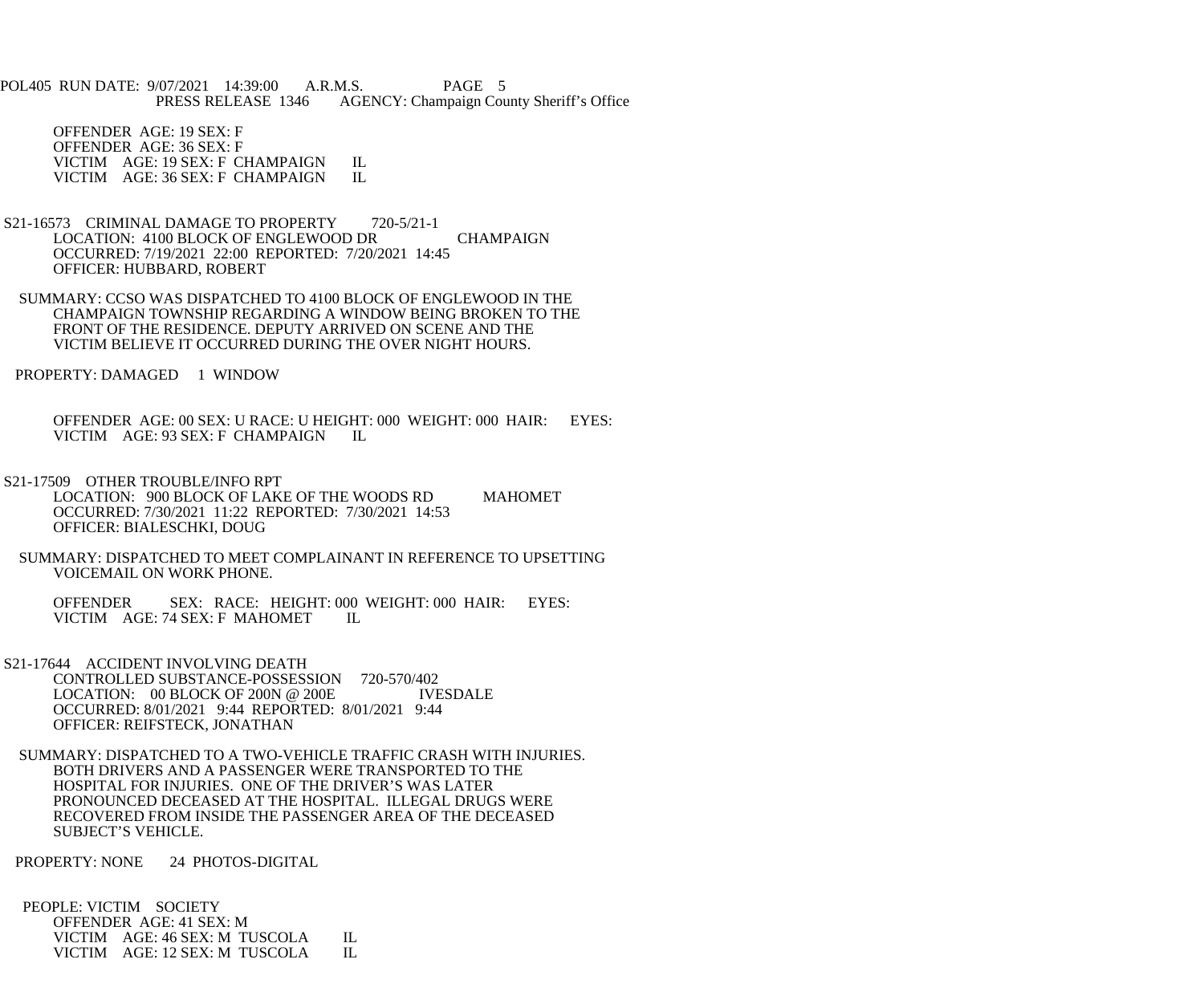POL405 RUN DATE: 9/07/2021 14:39:00 A.R.M.S. PAGE 6 PRESS RELEASE 1346 AGENCY: Champaign County Sheriff's Office

- S21-17744 DECEPTIVE PRACTICES 720-5/17-1 LOCATION: 1100 BLOCK OF 1200E CHAMPAIGN OCCURRED: 7/21/2021 8:00 REPORTED: 8/02/2021 14:18 OFFICER: FERRIMAN, RICHARD
- SUMMARY: RP CALLED TO REPORT SOMEONE HAD DUPLICATED THEIR BUSINESS CHECKS. THEY FOUND THIS OUT AFTER A CHECK TRIED TO GO THROUGH THEIR BUSINESS ACCOUNT BUT WAS DENIED. THEY THEN FOUND A SECOND CHECK THAT HAD BEEN DEPOSITED INTO AN ACCOUNT IN MISSOURI.
- PROPERTY: STOLEN 1 CURRENCY-NOT CHECKS/BOND
- PEOPLE: VICTIM C-U UNDER CONSTRUCTION CHAMPAIGN IL OFFENDER AGE: 00 SEX: RACE: HEIGHT: 000 WEIGHT: 000 HAIR: EYES: OFFENDER AGE: 00 SEX: RACE: HEIGHT: 000 WEIGHT: 000 HAIR:
- S21-17814 OTHER TROUBLE/INFO RPT LOCATION: 00 BLOCK OF SURREY LANE PESOTUM OCCURRED: 7/28/2021 11:54 REPORTED: 8/03/2021 8:09 OFFICER: FROMM, DANIEL
- SUMMARY: ON TUESDAY, 8/3/21, CHAMPAIGN COUNTY SHERIFF'S DEPUTIES WERE DISPATCHED TO PESOTUM, IL FOR REPORT OF THREATS. DEPUTIES INVESTIGATED THE INCIDENT. DUE TO CONFLICTING STATEMENTS, NO ARRESTS WERE MADE AND ADVICE WAS GIVEN TO ALL PARTIES INVOLVED.

 OFFENDER AGE: 56 SEX: M VICTIM AGE: 64 SEX: F PESOTUM IL

- S21-17935 BATTERY-DOMESTIC 720-5/12-3.2 CONSPIRE LOCATION: 2400 BLOCK OF 1700N OCCURRED: 8/04/2021 10:58 REPORTED: 8/04/2021 10:58 OFFICER: WELDON, MATTHEW
- SUMMARY: DEPUTIES WERE DISPATCHED TO THE OGDEN TOWNSHIP IN REFERENCE TO A DOMESTIC STEMMING FROM A CUSTODY DISPUTE. THE REPORTING PERSON SAID THAT THE OTHER SUBJECT HAD FORCIBLY REMOVED THEIR CHILD FROM THE HOME, AND THEY HAD ATTEMPTED TO STOP THEM FROM DRIVING AWAY. DURING THIS INCIDENT, THE OTHER SUBJECT MADE PHYSICAL CONTACT WITH THE RP. THE OTHER SUBJECT SAID THAT THERE WAS NO FORMAL CUSTODY AGREEMENT, AND THAT THEY WERE TRYING TO REMOVE THE RP FROM THEIR VEHICLE TO LEAVE. BOTH PARTIES INVOLVED REACHED AN AMICABLE AGREEMENT.

 OFFENDER AGE: 20 SEX: F VICTIM AGE: 45 SEX: F ST JOSEPH IL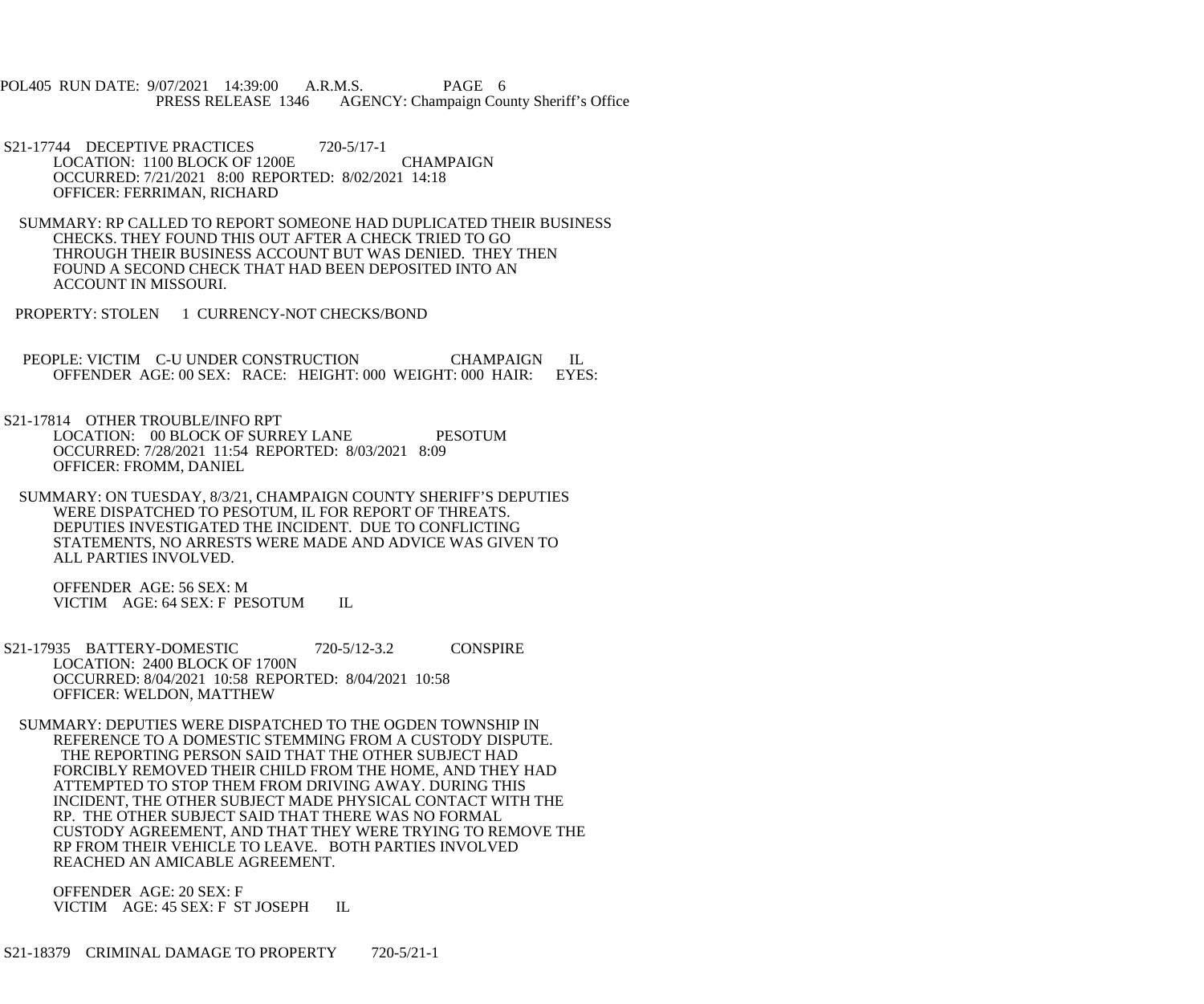POL405 RUN DATE: 9/07/2021 14:39:00 A.R.M.S. PAGE 7 PRESS RELEASE 1346 AGENCY: Champaign County Sheriff's Office LOCATION: 4000 BLOCK OF ENGLEWOOD CHAMPAIGN TOWNSHIP OCCURRED: 8/08/2021 19:40 REPORTED: 8/08/2021 19:45 OFFICER: CHRISTENSEN, CORY

SUMMARY: RP'S GLASS STORM DOOR WAS DAMAGED BY AN UNKNOWN OBJECT.

PROPERTY: DAMAGED 1 DOOR / FRAME

 OFFENDER SEX: RACE: HEIGHT: 000 WEIGHT: 000 HAIR: EYES: VICTIM AGE: 65 SEX: F CHAMPAIGN IL<br>VICTIM AGE: 68 SEX: M CHAMPAIGN IL VICTIM AGE: 68 SEX: M CHAMPAIGN

- S21-18389 DISORDERLY CONDUCT-ALL OTHER 720-5/26-1 LOCATION: 3200 BLOCK OF UNIVERSITY AV E URBANA OCCURRED: 8/08/2021 21:30 REPORTED: 8/08/2021 22:20 OFFICER: FLOYD,CODY L
- SUMMARY: ON 8/8/21 AT APPROXIMATELY 22:23 HOURS, CHAMPAIGN COUNTY SHERIFF'S DEPUTIES WERE DISPATCHED TO THE 3200 BLOCK OF E. UNIVERSITY AVE. IN URBANA TOWNSHIP FOR THE REPORT OF DISORDERLY SUBJECTS SHOOTING FIREWORKS AT A NEIGHBOR'S RESIDENCE. ONE MALE SUBJECT WAS DETAINED FOR REFUSING TO IDENTIFY. THAT SUBJECT LATER PROVIDED THEIR IDENTIFYING INFORMATION AND WAS RELEASED. SUBJECTS INVOLVED WERE INFORMED THAT A REPORT WOULD BE WRITTEN. NO ARRESTS HAVE BEEN MADE IN THIS INCIDENT.
- PEOPLE: VICTIM SOCIETY OFFENDER AGE: 30 SEX: M OFFENDER AGE: 52 SEX: M VICTIM AGE: 61 SEX: F URBANA IL
- S21-18453 BURGLARY 720-5/19-1 LOCATION: 1700 BLOCK OF 400E CHAMPAIGN OCCURRED: 8/08/2021 9:00 REPORTED: 8/09/2021 15:08 OFFICER: REIFSTECK, BRANDON
- SUMMARY: UNKNOWN SUSPECT FORCED ENTRY TO UNATTACHED GARAGE. SUSPECT STOLE FOUR CHAIN SAWS, AND TWO CONCRETE SAWS.

PROPERTY: STOLEN 1 TOOL

- STOLEN 1 CHAIN SAW
- STOLEN 1 CHAIN SAW
- STOLEN 1 TOOL
- STOLEN 1 CHAIN SAW
- STOLEN 1 CHAIN SAW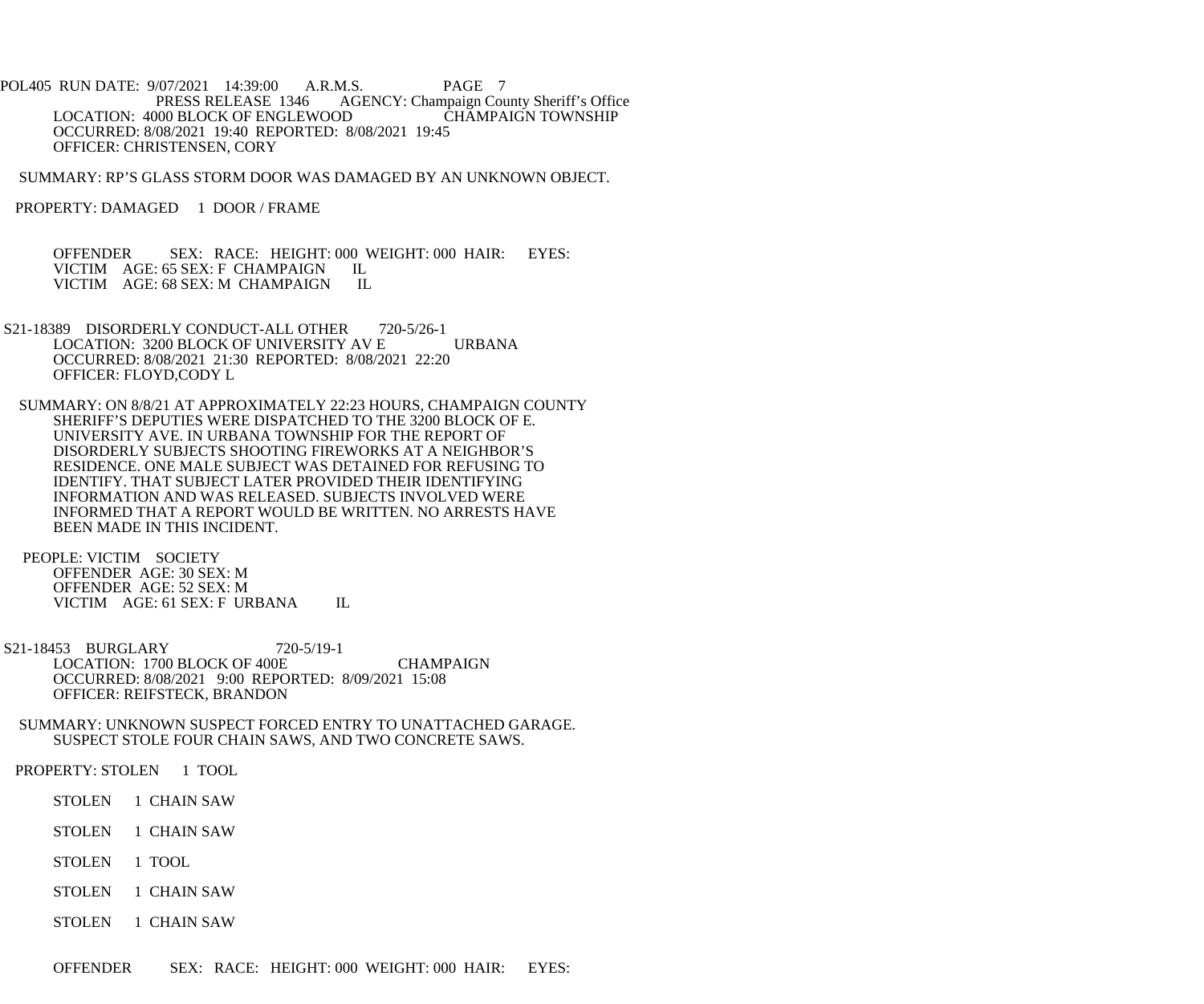POL405 RUN DATE: 9/07/2021 14:39:00 A.R.M.S. PAGE 8<br>PRESS RELEASE 1346 AGENCY: Champaign Cou AGENCY: Champaign County Sheriff's Office VICTIM AGE: 57 SEX: M CHAMPAIGN IL

S21-18459 THEFT OVER \$500 720-5/16-1 LOCATION: 300 BLOCK OF INDEPENDENCE AVE URBANA OCCURRED: 7/28/2021 13:00 REPORTED: 8/09/2021 15:56 OFFICER: BEARCE, JAROD

 SUMMARY: ON MONDAY, 08/09/2021, AT APPROXIMATELY 1556 HRS. CCSO DEPUTIES WERE DISPATCHED TO AN ADDRESS IN DEWEY, ILLINOIS TO INVESTIGATE A THEFT THAT HAD OCCURRED.

PROPERTY: STOLEN 1 BOAT-OUTBOARD ENGINE

 OFFENDER SEX: RACE: HEIGHT: 000 WEIGHT: 000 HAIR: EYES: VICTIM AGE: 65 SEX: M DEWEY IL

S21-18464 DECEPTIVE PRACTICES 720-5/17-1 LOCATION: 5100 BLOCK OF BRADLEY AV W CHAMPAIGN OCCURRED: 8/09/2021 11:30 REPORTED: 8/09/2021 16:42 OFFICER: REIFSTECK, BRANDON

 SUMMARY: VICTIM SPENT \$5,600 AS A RESULT OF ATTEMPTING TO PURCHASE A DOG ON-LINE. THE INCIDENT WAS DETERMINED TO BE A SCAM.

PROPERTY: STOLEN 1 NONE (USE "1")

STOLEN 1 NONE (USE "1")

STOLEN 1 NONE (USE "1")

STOLEN 1 NONE (USE "1")

 OFFENDER SEX: RACE: HEIGHT: 000 WEIGHT: 000 HAIR: EYES: VICTIM AGE: 24 SEX: M CHAMPAIGN IL

- S21-18556 DECEPTIVE PRACTICES 720-5/17-1 LOCATION: 100 BLOCK OF ROOSEVELT RD W PHILO OCCURRED: 8/09/2021 13:25 REPORTED: 8/10/2021 15:22 OFFICER: REIFSTECK, BRANDON
	- SUMMARY: VICTIM WAS SCAMMED INTO SENDING SUSPECT \$2,000 IN APPLE GIFT CARDS.

PROPERTY: STOLEN 1 GIFT CERTIFICATE / CARD

STOLEN 1 GIFT CERTIFICATE / CARD

STOLEN 1 GIFT CERTIFICATE / CARD

STOLEN 1 GIFT CERTIFICATE / CARD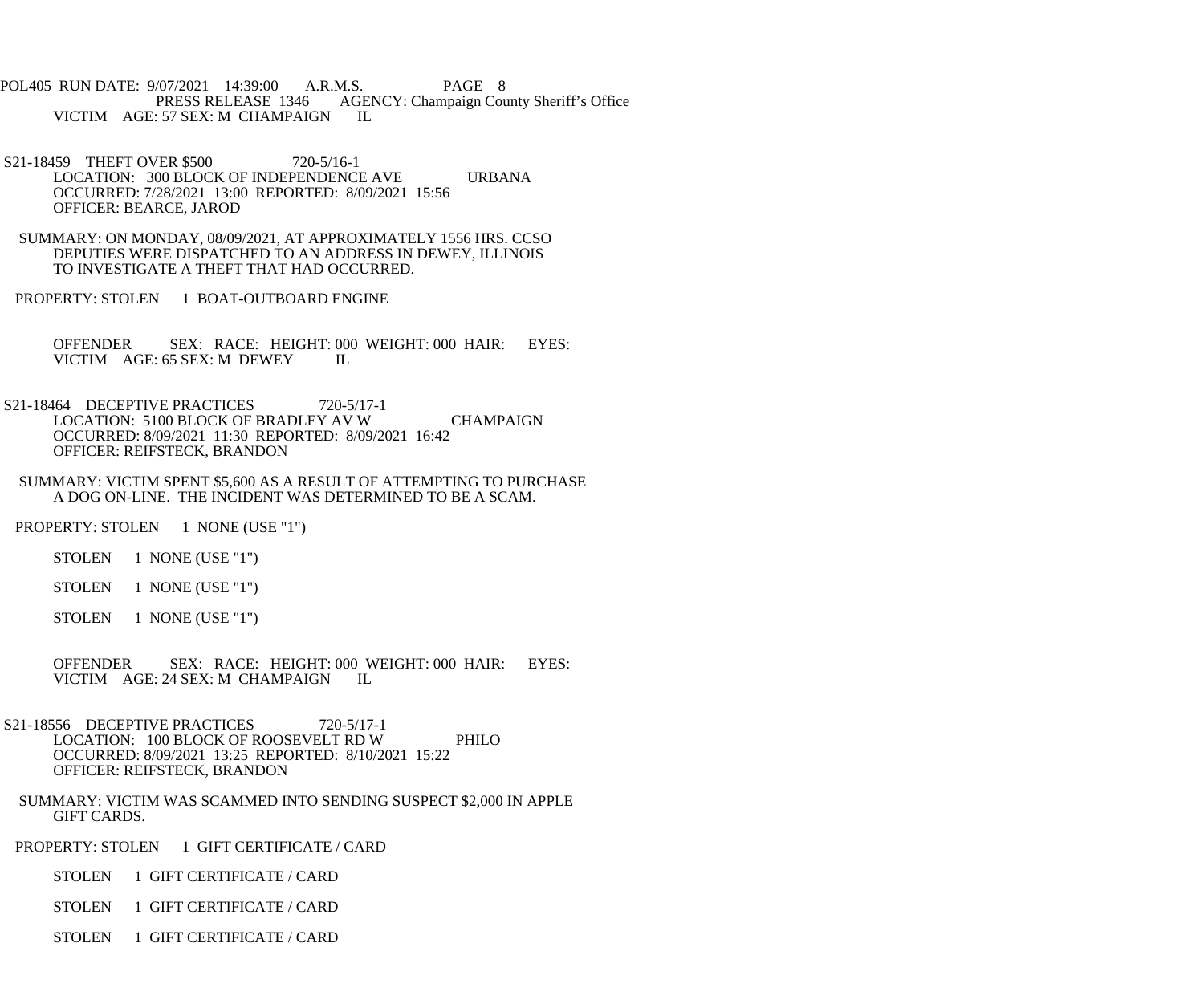- POL405 RUN DATE: 9/07/2021 14:39:00 A.R.M.S. PAGE 9 PRESS RELEASE 1346 AGENCY: Champaign County Sheriff's Office
	- OFFENDER SEX: RACE: HEIGHT: 000 WEIGHT: 000 HAIR: EYES: VICTIM AGE: 68 SEX: F PHILO IL
- S21-18673 CRIMINAL DAMAGE TO PROPERTY 720-5/21-1<br>LOCATION: 1500 BLOCK OF OUEENS WY CHAMPAIGN LOCATION: 1500 BLOCK OF QUEENS WY OCCURRED: 8/11/2021 23:07 REPORTED: 8/11/2021 23:08 OFFICER: LIVINGSTON, ANDREW
- SUMMARY: ON 8/11/2021, CHAMPAIGN COUNTY SHERIFF DEPUTIES WERE DISPATCHED TO THE 1500 BLOCK OF QUEENS WAY FOR A REPORT OF A BURGLARY TO MOTOR VEHICLE. DEPUTIES ARRIVED ON SCENE AND OBTAINED A STATEMENT FROM THE VICTIM. THE VICTIM ADVISED DEPUTIES THERE WAS NOTHING TAKEN FROM THE VEHICLE. THE VICTIM WAS UNABLE TO PROVIDE ANY SUSPECT INFORMATION.
- PROPERTY: NONE 1 BODY CAMERA VIDEO
	- DAMAGED 1 MOTOR VEHICLE-OTHER
	- OFFENDER SEX: RACE: HEIGHT: 000 WEIGHT: 000 HAIR: EYES: VICTIM AGE: 18 SEX: M RANTOUL IL VICTIM AGE: 18 SEX: M RANTOUL
- S21-18822 BURGLARY 720-5/19-1 CONSPIRE<br>THEFT \$500 AND UNDER 720-5/16-1 CONSPIRE THEFT \$500 AND UNDER 720-5/16-1 CONSPIRE<br>LOCATION: 200 BLOCK OF MARILYN AV N OGDEN LOCATION: 200 BLOCK OF MARILYN AV N OCCURRED: 8/05/2021 18:00 REPORTED: 8/13/2021 14:06 OFFICER: WELDON, MATTHEW
- SUMMARY: DISPATCHED TO A STORAGE SHED IN OGDEN IN REFERENCE TO A BURGLARY. THE REPORTING PERSON SAID THEIR LOCK WAS MISSING AND THEIR PROPERTY INSIDE HAD BEEN TAMPERED WITH. THERE ARE NO SUSPECTS AT THIS TIME.
- PROPERTY: STOLEN CD / DVD DISK

8 PHOTOS-DIGITAL

 OFFENDER SEX: RACE: HEIGHT: 000 WEIGHT: 000 HAIR: EYES: VICTIM AGE: 44 SEX: F ST. JOSEPH IL VICTIM AGE: 65 SEX: F ST JOSEPH IL

- S21-19059 CRIMINAL DAMAGE TO PROPERTY 720-5/21-1 LOCATION: 1500 BLOCK OF QUEENS WY CHAMPAIGN OCCURRED: 8/16/2021 12:30 REPORTED: 8/16/2021 17:22 OFFICER: CARLSON,CHRISTOPHER T
- SUMMARY: ON 08/16/2021 AT APPROXIMATELY 1720 HOURS, CHAMPAIGN COUNTY SHERIFF DEPUTIES WERE DISPATCHED TO THE 1500 BLOCK OF QUEENSWAY ST. IN CHAMPAIGN TOWNSHIP FOR A CRIMINAL DAMAGE REPORT. ON 08/16/2021 BETWEEN 1230 HOURS AND 1720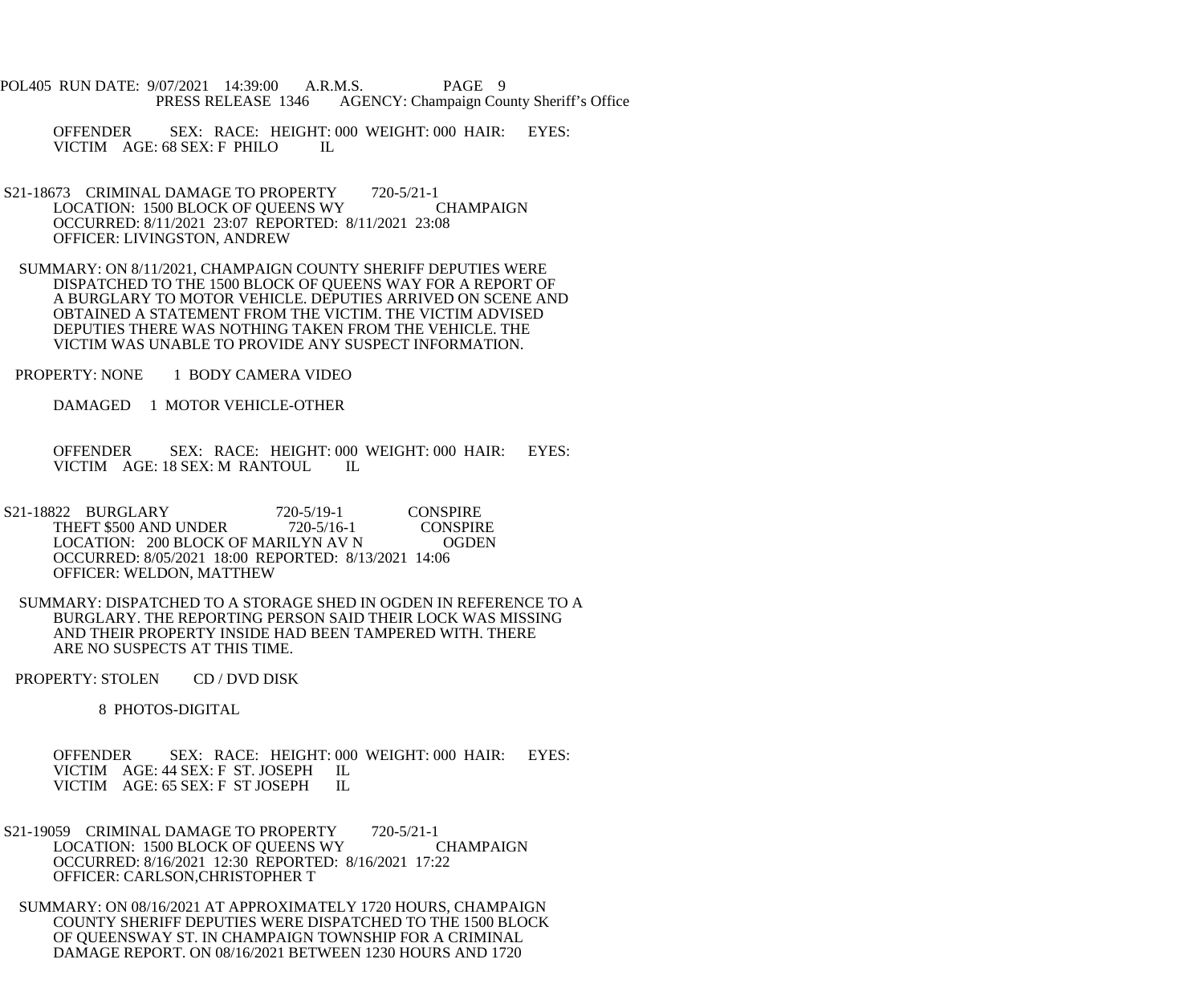- POL405 RUN DATE: 9/07/2021 14:39:00 A.R.M.S. PAGE 10 PRESS RELEASE 1346 AGENCY: Champaign County Sheriff's Office HOURS THE VICTIM'S APARTMENT WINDOW WAS BROKEN. NO SUSPECT INFORMATION AVAILABLE.
- PROPERTY: 2 PHOTOS-DIGITAL
	- DAMAGED 1 WINDOW
- PEOPLE: VICTIM AGE: 28 SEX: F CHAMPAIGN IL OFFENDER AGE: 00 SEX: U RACE: U HEIGHT: 000 WEIGHT: 000 HAIR: EYES:
- S21-19058 DECEPTIVE PRACTICES 720-5/17-1 LOCATION: 2800 BLOCK OF 300E FISHER OCCURRED: 8/16/2021 0:01 REPORTED: 8/16/2021 18:27 OFFICER: FLOYD,CODY L
- SUMMARY: ON 8/16/21 AT APPROXIMATELY 19:29 HOURS, CHAMPAIGN COUNTY SHERIFF'S DEPUTIES WERE DISPATCHED TO CALL A COMPLAINANT REGARDING DECEPTIVE PRACTICES. THE COMPLAINANT RECEIVED TEXT MESSAGES FROM A PHONE NUMBER SHE BELIEVED TO BELONG TO HER MINISTER. THE MESSAGES INSTRUCTED HER TO PURCHASE ITUNES GIFT CARDS AND PROVIDE THEIR IDENTIFYING INFORMATION. THIS HAPPENED MULTIPLE TIMES BEFORE THE VICTIM BECAME SUSPICIOUS. NO SUSPECT INFORMATION IS AVAILABLE AT THIS TIME.
	- OFFENDER SEX: RACE: HEIGHT: 000 WEIGHT: 000 HAIR: EYES:<br>VICTIM AGE: 60 SEX: F FISHER IL VICTIM AGE: 60 SEX: F FISHER
- S21-19071 BURGLARY 720-5/19-1 ATTEMPT LOCATION: 400 BLOCK OF DUNLAP AV N SAVOY OCCURRED: 8/17/2021 0:27 REPORTED: 8/17/2021 0:28 OFFICER: CARLSON,CHRISTOPHER T
	- SUMMARY: ON 08/17/2021 AT APPROXIMATELY 0028 HOURS, CHAMPAIGN COUNTY SHERIFF'S DEPUTIES WERE DISPATCHED TO A GAS STATION IN THE 400 BLOCK OF N. DUNLAP AVE. IN SAVOY FOR A GLASS BREAK ALARM. THE TOLONO POLICE DEPARTMENT RESPONDED TO ASSIST. IT WAS REPORTED THAT REMOTE SECURITY FOR THE GAS STATION OBSERVED AN UNKNOWN MALE SUBJECT ATTEMPTING TO BREAK THE GLASS ON THE FRONT DOOR. DEPUTIES WERE UNABLE TO LOCATE THE SUBJECT AND NO DAMAGE WAS OBSERVED TO THE BUSINESS.
		- OFFENDER SEX: RACE: HEIGHT: 000 WEIGHT: 000 HAIR: EYES:<br>VICTIM CIRCLE K SAVOY IL VICTIM CIRCLE K SAVOY IL
- S21-19073 ASSIST FIRE DEPT

LOCATION: 6700 BLOCK OF EAST ARROWHEAD RD N SOMER TOWNSHIP OCCURRED: 8/17/2021 1:30 REPORTED: 8/17/2021 1:38 OFFICER: LIVINGSTON, ANDREW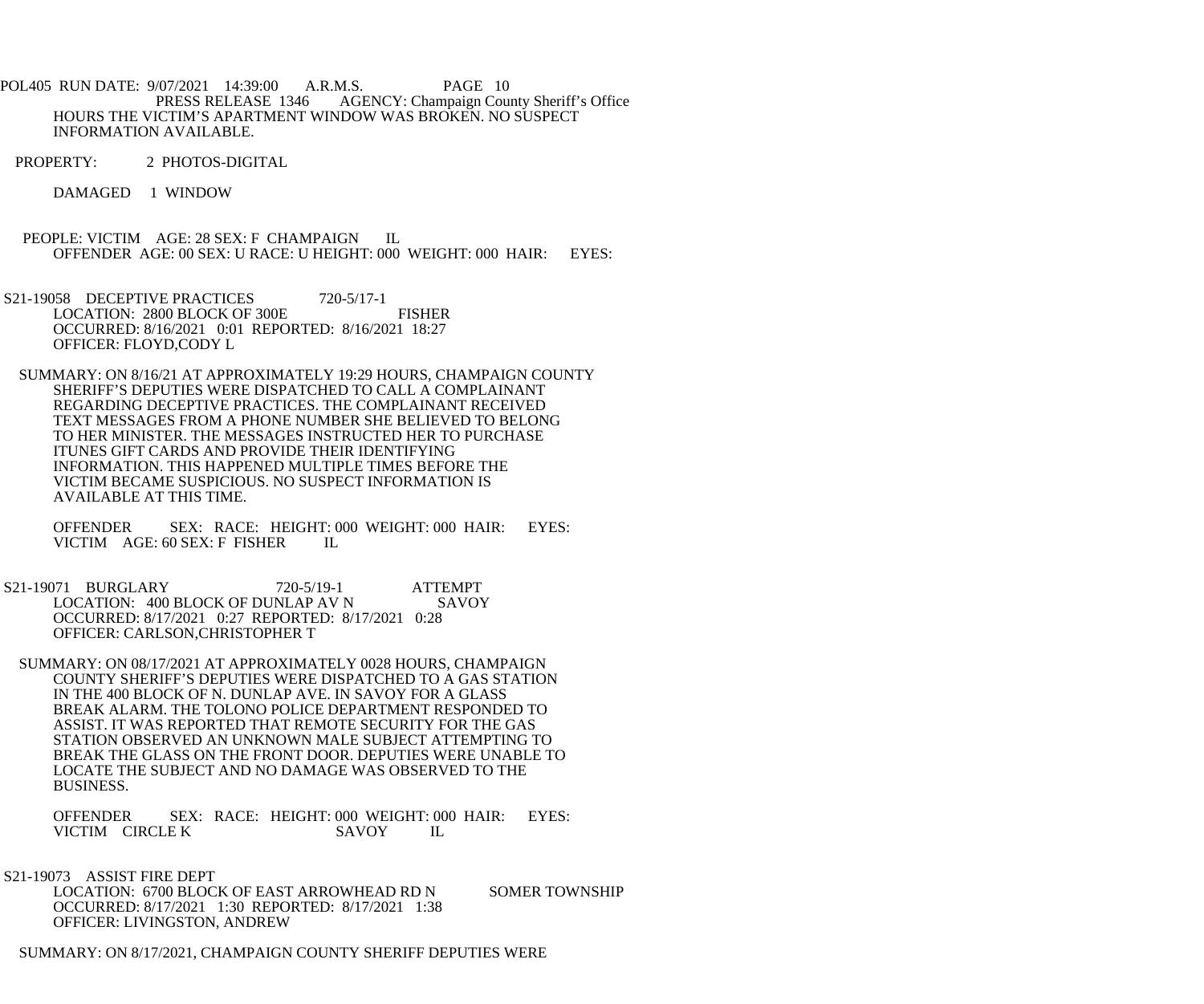- POL405 RUN DATE: 9/07/2021 14:39:00 A.R.M.S. PAGE 11<br>PRESS RELEASE 1346 AGENCY: Champaign Cou AGENCY: Champaign County Sheriff's Office DISPATCHED TO EAST ARROWHEAD RD IN SOMER TOWNSHIP TO ASSIST FIRE FOR A REPORT OF A FULLY ENGULFED VEHICLE IN A DRIVEWAY. DEPUTIES ARRIVED ON SCENE AND ASSISTED THOMASBORO FIRE DEPARTMENT. THE VEHICLE WAS EXTINGUISHED WITHOUT INJURY TO ANYONE ON SCENE.
- PROPERTY: NONE 5 PHOTOS-DIGITAL
	- BURNED 1 MOTOR VEHICLE-OTHER

OFFENDER SEX: RACE: HEIGHT: 000 WEIGHT: 000 HAIR: EYES: VICTIM AGE: 49 SEX: M URBANA IL VICTIM AGE: 49 SEX: M URBANA

 S21-19357 ASSIST FIRE DEPT LOCATION: 2300 BLOCK OF 1050N HOMER OCCURRED: 8/19/2021 19:00 REPORTED: 8/19/2021 19:09 OFFICER: PING, JOEL

- SUMMARY: ON AUGUST 19, 2021, CHAMPAIGN COUNTY SHERIFF'S DEPUTIES RESPONDED TO AN ADDRESS IN SIDNEY TOWNSHIP TO ASSIST THE FIRE DEPARTMENT WITH A RESIDENTIAL FIRE. ONCE ON SCENE DEPUTIES MADE CONTACT WITH ALL WITNESSES AND LATER LEARNED THAT THERE WAS ONE VICTIM THAT RESIDED THERE. THE VICTIM WAS LOCATED BY FIRE PERSONNEL AND TRANSPORTED TO AN AREA HOSPITAL FOR TREATMENT. THE STATE FIRE MARSHALL WAS LATER REQUESTED TO RESPOND TO THE INCIDENT. NOTHING FURTHER TO REPORT.
- PEOPLE: VICTIM AGE: 43 SEX: F HOMER IL OFFENDER AGE: 00 SEX: U RACE: U HEIGHT: 000 WEIGHT: 000 HAIR: EYES:
- S21-19356 BURGLARY RESIDENTIAL 720-5/19-3<br>LOCATION: PULASKI ST / WIN LOCATION: PULASKI ST / WINNEBAGO ST/RANDOLP OCCURRED: 8/19/2021 6:50 REPORTED: 8/19/2021 19:12 OFFICER: MAYO, NICHOLAS
- SUMMARY: ON 8-19-21 AT APPROXIMATELY 1912 HOURS, WHILE ON A SEPARATE CALL FOR SERVICE, DEPUTIES WERE NOTIFIED ABOUT A ROBBERY THAT HAD OCCURRED IN MAHOMET TOWNSHIP. ONCE DEPUTIES INQUIRED FURTHER, IT WAS DISCOVERED THAT THIS WAS A BURGLARY THAT OCCURRED IN THE EARLY MORNING HOURS OF THIS DATE, THAT WAS NOT REPORTED ONCE THE RP OBSERVED THE CRIME. DEPUTIES INTERVIEWED THE RP AND NUMEROUS MENTIONED PARTIES AND DISCOVERED NO OBVIOUS SUSPECT, NOR A RELIABLE WITNESS TO THE BURGLARY. DUE TO THE TIME LAPS, NO PHYSIC EVIDENCE WAS ABLE TO BE RECOVERED.
- PROPERTY: STOLEN CREDIT/DEBIT/GAS CARDS
	- STOLEN CREDIT/DEBIT/GAS CARDS
	- STOLEN PURSE OR WALLET